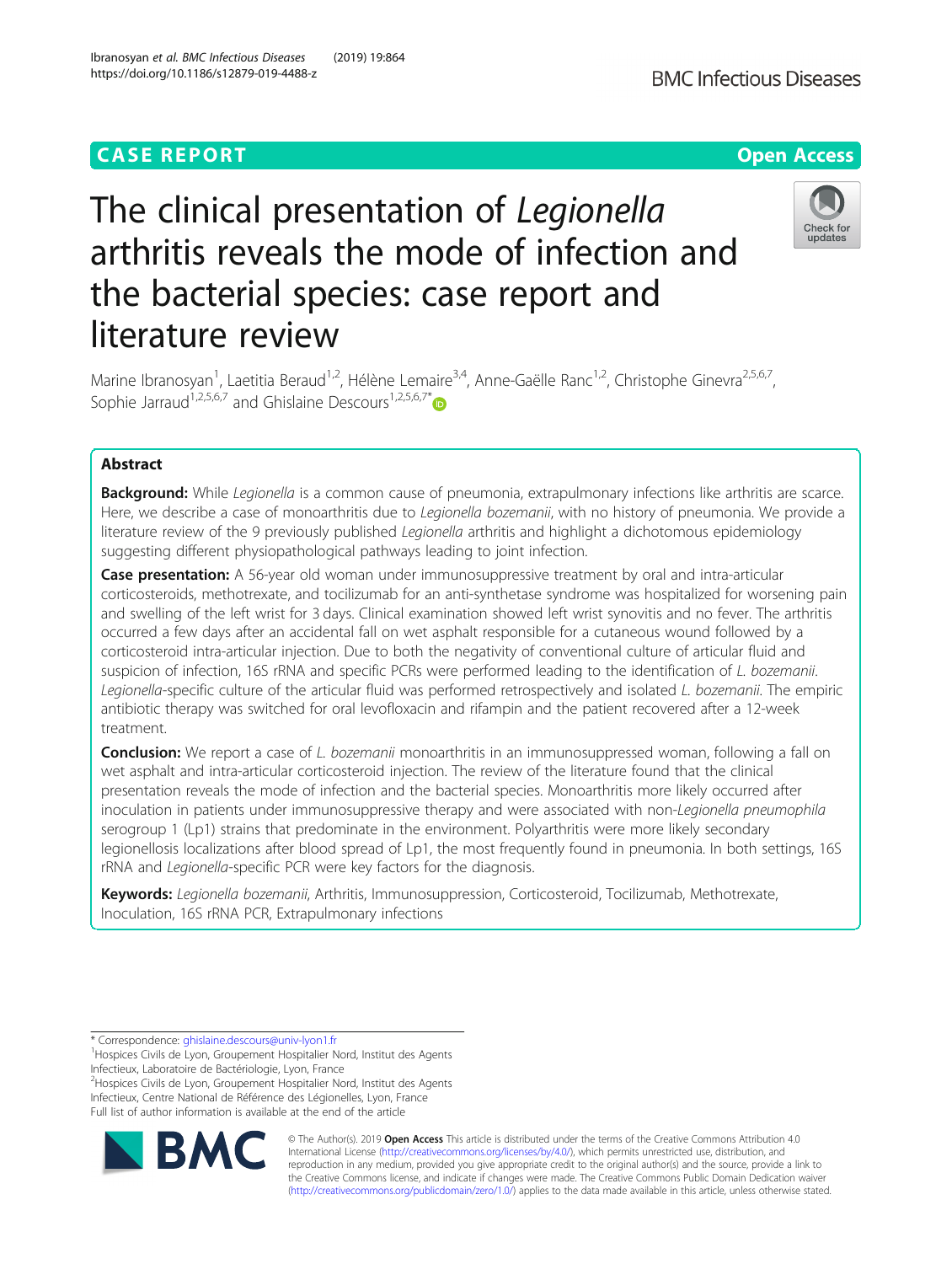# Background

Legionnaires' disease (LD), a severe pneumonia caused by Legionella, represents 2–9% of cases of communityacquired pneumonia. There are more than 70 species and serogroups, but Legionella pneumophila serogroup 1 (Lp1) is responsible for more than 85% of cases of LD worldwide, while non-Lp1 infections occur more frequently in immunosuppressed patients [[1\]](#page-4-0). Extrapulmonary infections, including arthritis, are scarce and not systematically related to pneumonia, suggesting a multifaceted infectious process. Herein, we report a case of L. bozemanii monoarthritis in an immunosuppressed woman, following a fall on wet asphalt and intra-articular corticosteroid (CS) injections.

## Case presentation

A 56-year-old woman was hospitalized in the rheumatology department for worsening pain and swelling of the left wrist over the 3 preceding days. Her medical history included type 1 diabete and anti-synthetase syndrome diagnosed 1 year previously and which was characterized by polyarthritis, dermatomyositis and interstitial lung disease, and treated by prednisone 10 mg/day, methotrexate (MTX) 20 mg/week, and tocilizumab 560 mg/ month. During the 2 previous months, she suffered from stage-II synovitis of the left wrist predominant at radiocarpal and middle carpal joints, associated with flexor and extensor digitorum communis tenosynovitis; she received 2 intra-articular injections of triamcinolone 2 months and 3 days before admission.

On admission, the patient showed left wrist synovitis with no fever. Clinical examination found a wound of the 3rd proximal interphalangeal joint, related to an accidental fall on wet asphalt 4 days before. The blood count and C-reactive protein were normal. Chest X-ray showed no worsening of the interstitial lung disease. Blood samples were collected for culture. Over the following days, while she remained afebrile, local symptoms worsened, with onset of a painful epitrochlear lymphadenopathy. On day 4, a septic arthritis was suspected and aspiration of the left wrist fluid was performed; hemorrhagic fluid with a white blood cell count of 15.7 G/L and a neutrophil count of 8.0 G/L (51%) was found. One sample was sent to the microbiology laboratory; Gram stain revealed no microorganism. An intravenous anti-staphylococcal antibiotic therapy (oxacillin 12 g/day, gentamicin 240 mg/day) was initiated. On day 6, routine wrist fluid culture remained sterile, 16S rRNA [[2\]](#page-4-0) and Staphylococcus PCRs were negative, and blood cultures also remained sterile. On day 9, while the patient had improved, an inflammatory aspect of the back of the hand and severe pain persisted. The antibiotic spectrum was broadened to piperacillin-tazobactam 12 g/day and vancomycin 2 g/day on infectiologist advice. On day 14, the patient had not improved and she underwent emergency surgery that found phlegmon of the F2 and F5 sheaths, requiring drainage and arthroscopic joint lavage. Six samples were sent to the microbiology laboratory; after 14 days of culture (day 28) a single Lysinibacillus fusiformis colony was found in 1 sample, and rare Cutibacterium acnes colonies in a second sample, which were considered as contaminants. On day 29, the 16S rRNA PCRs were positive for Legionella spp. for 2 of the 4 sterile samples. The 23S–5S PCR performed on these samples identified *L. bozemanii*. The antibiotic regimen was modified to a 12-week course of oral levofloxacin 1 g/day and rifampin 1.2 g/day, and the symptoms quickly resolved. The immunosuppressive therapy by prednisone and MTX was continued Fig. [1](#page-2-0).

Retrospectively, the joint fluid sampled on day 4 also tested positive for L. bozemanii by 23S–5S PCR. Five specimens (1 collected on day 4, and 4 on day 14) were plated onto BCYE, BMPA and MWY plates (Oxoid, Dardilly, France). Only 1 day-14 sample grew *L. bozemanii* after 9 days. A L. bozemanii seroconversion (< 1/16 before admission, 1/256 on day 53) was demonstrated by in-house serology.

Regarding the source of infection, no clinical or radiological pneumonia was diagnosed before or during the course of the infection. L. bozemanii inoculation from asphalt at the time of her fall was strongly suspected. We hypothesized that the immunosuppressive treatment contributed to development of the infection and delayed diagnosis.

# Discussion and conclusions

When examining this case alongside those previously published and summarized in Table [1](#page-3-0)  $(n = 9)$  [[3](#page-4-0)–[11\]](#page-4-0), it is of note that Legionella arthritis was mostly identified incidentally by 16S rRNA PCR, which is consistent with the characteristics of the bacterium that does not usually grow on standard media. Interestingly, 2 clinical presentations can be distinguished. The first is monoarthritis  $(n = 7)$  that were all due to non-Lp1 strains and mainly reported in immunosuppressed patients  $(n = 6)$  with no history of pneumonia  $(n = 7)$ ; in 5 of the 7 cases, skin trauma close to the affected joint  $(n = 2)$  or an intraarticular injection or joint surgery  $(n = 3)$  was reported before arthritis. In contrast, cases of polyarthritis  $(n = 3)$ were all due to Lp1 and observed in patients with no immunosuppressive treatment who presented pneumonia at the time or before the diagnosis of arthritis. This dichotomous epidemiology suggests different physiopathological pathways leading to joint infection, which may result from both strain- and patient-related factors.

While more than 70 Legionella species have been isolated from freshwater and soil environments, less than half have been observed in clinical settings, and Lp1 is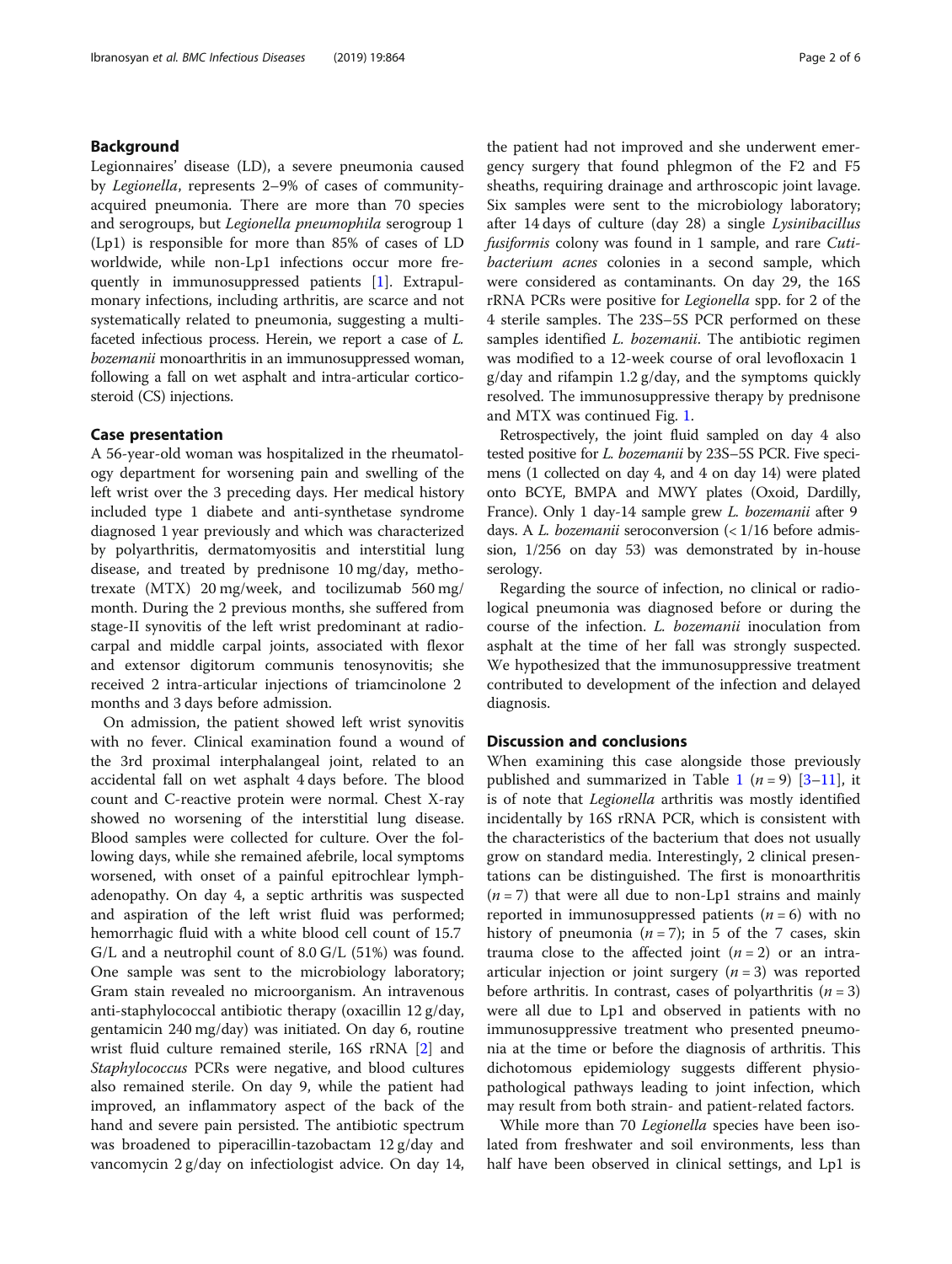<span id="page-2-0"></span>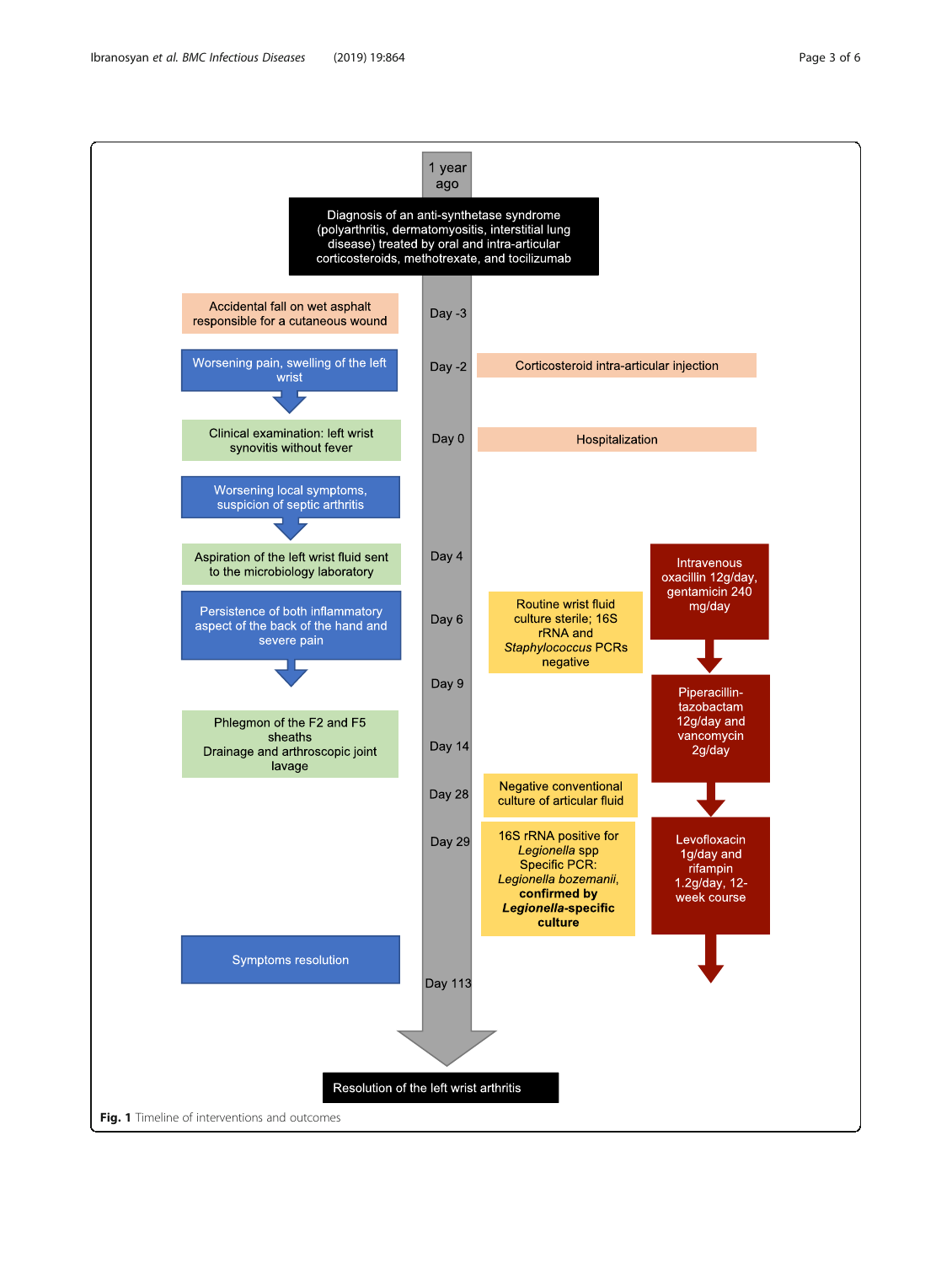<span id="page-3-0"></span>

|                                    |           |                |                                      |                               |                                                                          | Table 1 Demographic characteristics, clinical features, and microbiological diagnoses of the case reports of Legionella arthritis, including the current case |                                                  |                                                 |                            |
|------------------------------------|-----------|----------------|--------------------------------------|-------------------------------|--------------------------------------------------------------------------|---------------------------------------------------------------------------------------------------------------------------------------------------------------|--------------------------------------------------|-------------------------------------------------|----------------------------|
| Case                               |           |                | Gender Age Localization              | Strain                        | Microbiological diagnosis                                                | Medical history                                                                                                                                               | Immunosuppressive<br>treatment                   | Suspected origin of Pneumonia<br>the infection  |                            |
| Current case                       | Female 56 |                | Left wrist                           | L. bozemanii                  | 16S rRNA PCR, culture                                                    | Anti-synthetase syndrome                                                                                                                                      | Oral and intra-articular<br>CS, MTX, tocilizumab | on a wet asphalt<br>Wound after fall            | $\frac{1}{2}$              |
| Banderet et al.<br>2017 [3]        | Female 90 |                | Left wrist                           | cincinnatiensis               | 165 rRNA PCR, culture                                                    | Presumed chondrocalcinosis,<br>chronic kidney disease                                                                                                         | Oral and intra-articular                         | Intra-articular<br>CS injection                 | $\frac{1}{2}$              |
| Just et al. 2012 [4]               | Female    | $\overline{7}$ | Left knee                            | L. bozemanii                  | 165 rRNA PCR, culture                                                    | Dermatomyositis                                                                                                                                               | Oral CS, MTX                                     | Skin biopsy                                     | $\frac{1}{2}$              |
| Fernández-Cruz<br>et al. 2011 [5]  | Female    | 83             | Right knee                           | L. micdadei                   | 165 rRNA PCR, culture                                                    | Rheumatoid arthritis                                                                                                                                          | Oral CS, MTX                                     | Replacement of<br>prosthesis the<br>year before | $\frac{1}{2}$              |
| Flendrie et al.<br>2011 [6]        | Female 58 |                | Right knee                           | L. dumoffii                   | 165 rRNA PCR, culture                                                    | Systemic erythematosus<br>lupus-like disease                                                                                                                  | Oral and intra-articular<br>CS, MTX              | injection 2 days<br>Intra-articular<br>before   | $\frac{1}{2}$              |
| Dugar et al.<br>2009 [7]           | Male      | 56             | Left foot                            | L. longbeachae Culture        |                                                                          | Rheumatoid arthritis,<br>diabetes mellitus                                                                                                                    | Oral CS, MTX                                     | Unknown                                         | $\frac{1}{2}$              |
| Linscott et al.<br>2004 [8]        | Female 80 |                | Right MCP joint                      | serogroup 4                   | L. pneumophila Culture on chocolate agar                                 | $\frac{1}{2}$                                                                                                                                                 | $\frac{1}{2}$                                    | Unknown                                         | $\frac{1}{2}$              |
| Boggian 2014 [9]<br>Thurneysen and | Male      | $\overline{C}$ | Right knee<br>Left ankle             | serogroup 1                   | L. pneumophila 165 rRNA PCR, culture                                     | Secondary thymoma-associated<br>immunoglobulin deficiency                                                                                                     | $\frac{1}{2}$                                    | Unknown                                         | months<br>before<br>Yes, 5 |
| Naito et al.<br>2007 [10]          | Female 80 |                | Left and Right<br>ankle              | L. pneumophila<br>serogroup 1 | Urinary antigen, 16S rRNA<br>PCR.                                        | Chronic kidney disease                                                                                                                                        | $\frac{1}{2}$                                    | Unknown                                         | days before<br>Yes, LD 16  |
| Bemer et al.<br>2002 [11]          | Male      | 5              | ankle, both knees<br>Right wrist and | L. pneumophila<br>serogroup 1 | Urinary antigen, Culture on Recurrence of thymoma<br>mycobacteria medium | 1 year before                                                                                                                                                 | $\frac{1}{2}$                                    | Unknown                                         | Yes, at the<br>same time   |
|                                    |           |                |                                      |                               |                                                                          | CS Corticosteroid, LD Legionnaires' disease, MCP Metacarpophalangeal, MTX Methotrexate, rRWA PCR ribosomal ribonucleic acid polymerase chain reaction         |                                                  |                                                 |                            |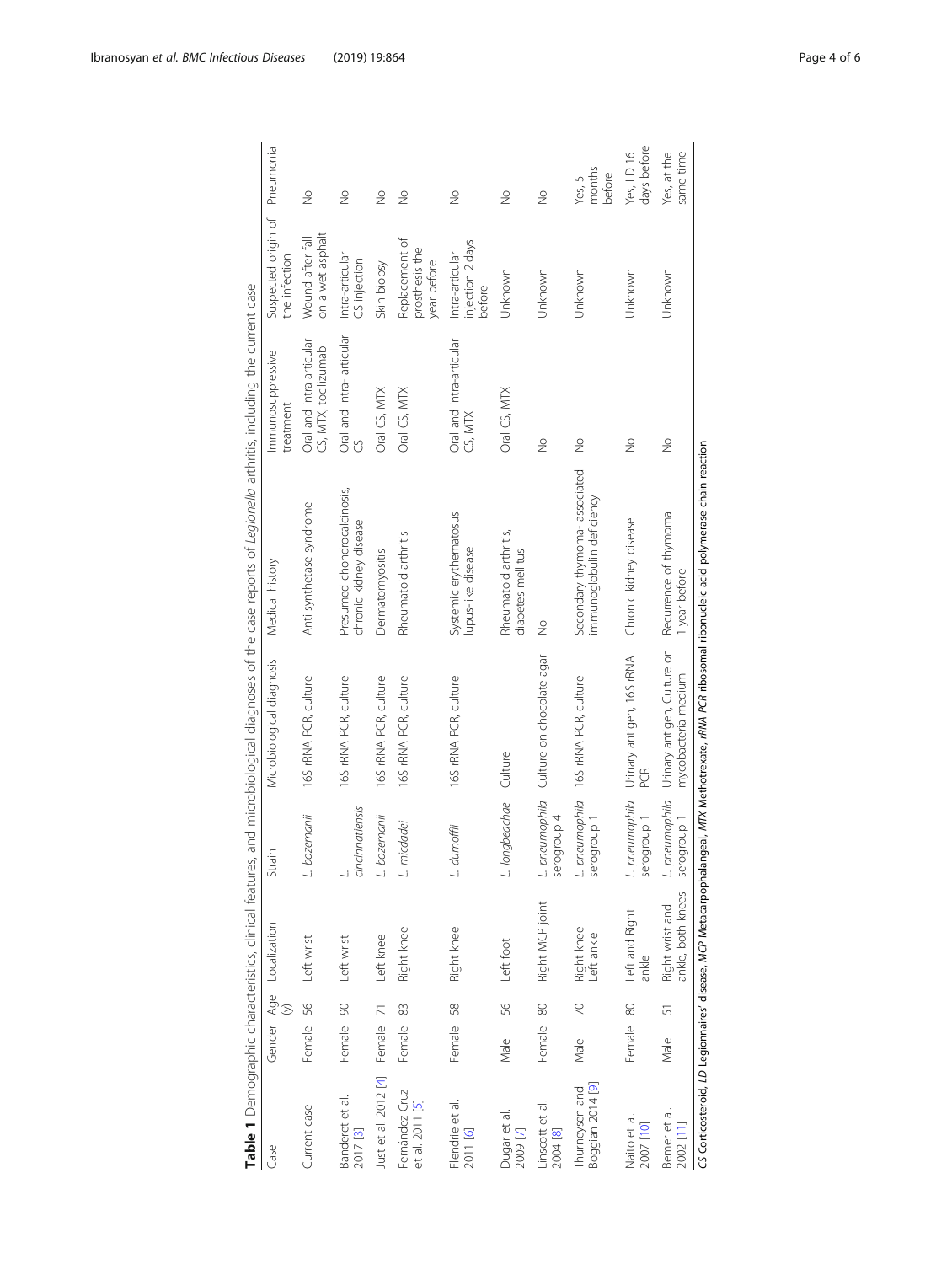<span id="page-4-0"></span>responsible for the vast majority of LD cases worldwide [1]. In contrast with pneumonia, non-Lp1 Legionella strains are predominant among the cases of monoarthritis reported in the literature (Table [1](#page-3-0)). This particular epidemiology is consistent with the environmental distribution of Legionella strains [12] and the direct mode of transmission from their natural niche; a similar epidemiology has been described for skin and soft tissue Legionella infections [\[13](#page-5-0)].

Host response to Legionella infections involves both innate and adaptive immunity  $[14, 15]$  $[14, 15]$  $[14, 15]$  $[14, 15]$  and immunosuppressive therapies such as systemic CS, cytotoxic chemotherapies, and biological therapies (i.e. tumor necrosis factor inhibitors) are risk factors for Legionella infections [[15](#page-5-0)–[17](#page-5-0)]. Post-inoculation arthritis were described in patients receiving CS with or without MTX (Table [1](#page-3-0)), suggesting that inoculated Legionella was not cleared at the first step of infection. Three cases received intraarticular CS that constitutes both a gateway for environmental germs and an additional local risk factor for infection. In the case described herein, the patient also received tocilizumab, an IL-6 receptor antagonist. A case of Lp1 pneumonia in a patient under tocilizimab has been described [\[18\]](#page-5-0). As described herein, the patient presented no fever as tocilizumab inhibits IL-6, an inflammation and fever mediator [\[19\]](#page-5-0), and, by delaying the diagnosis, tocilizumab contributes to uncontrolled infections.

Another clinical feature of Legionella arthritis is polyarthritis occurring during the course or after pneumonia. Interestingly, the reported cases are all due to Lp1 strains that predominate in LD (Table [1](#page-3-0)) suggesting secondary joint infections after bacterial blood dissemination. Accordingly, cases of Lp1 bacteremia have been described [[20](#page-5-0)–[22](#page-5-0)], and Lindsay et al. reported that up to 80.5% of patients present an Lp1 blood positive PCR after LD onset [\[23](#page-5-0)]. Nevertheless, non-Lp1 bacteremias have also been described [[24](#page-5-0), [25\]](#page-5-0) and no data comparing blood bacterial loads between Lp1 and non-Lp1 strains are available.

In conclusion, the clinical presentation of *Legionella* arthritis reveals the mode of infection and orientates the microbiological diagnosis towards either Lp1 or non-Lp1. In both contexts, 16S rRNA and Legionella specific PCRs are key factors for the diagnosis.

#### Abbreviations

CS: Corticosteroid; LD: Legionnaires' disease; Lp1: Legionella pneumophila serogroup 1; MCP: Metacarpophalangeal; MTX: Methotrexate; rRNA PCR: Ribosomal ribonucleic acid polymerase chain reaction

#### Acknowledgements

The authors are grateful to Dr. P Robinson for his critical reading of the manuscript.

#### Authors' contributions

MI drafted the manuscript. LB made substantial contributions to the analysis and interpretation of the data. HL, AGR, CG participated to acquisition of data. SJ designed the study and reviewed the manuscript for intellectual

content. GD designed the study, made substantial contributions to the analysis and interpretation of the data and drafted the manuscript. All authors read and approved the final manuscript.

#### Funding

None.

#### Availability of data and materials

Not applicable.

#### Ethics approval and consent to participate Not applicable

#### Consent for publication

Written informed consent was obtained from the patient for publication of this case report. A copy of the written consent is available for review by the Editor of this journal.

#### Competing interests

The authors declare that they have no competing interests.

#### Author details

<sup>1</sup> Hospices Civils de Lyon, Groupement Hospitalier Nord, Institut des Agents Infectieux, Laboratoire de Bactériologie, Lyon, France. <sup>2</sup>Hospices Civils de Lyon, Groupement Hospitalier Nord, Institut des Agents Infectieux, Centre National de Référence des Légionelles, Lyon, France. <sup>3</sup> Hospices Civils de Lyon, Groupement Hospitalier Sud, Hôpital Lyon Sud, Service de Rhumatologie, Pierre-Bénite, France. <sup>4</sup>Hospices Civils de Lyon, Groupement Hospitalier Centre, Hôpital Edouard Herriot, Service de Rhumatologie, Lyon, France. <sup>5</sup>CIRI, Centre International de Recherche en Infectiologie, Equipe Pathogénèse des Légionelles, Lyon, France. <sup>6</sup>Inserm, U1111, Université Lyon 1, CNRS, UMR5308, École Normale Supérieure de Lyon, Lyon, France. <sup>7</sup>Univ Lyon 1, Lyon, France.

### Received: 4 June 2019 Accepted: 20 September 2019 Published online: 21 October 2019

#### References

- 1. Cunha BA, Burillo A, Bouza E. Legionnaires' disease. Lancet. 2016;387:376–85.
- 2. Gazzano V, Berger A, Benito Y, Freydiere AM, Tristan A, Boisset S, et al. Reassessment of the role of rapid antigen detection tests in diagnosis of invasive group a streptococcal infections. J Clin Microbiol. 2016;54:994–9.
- 3. Banderet F, Blaich A, Soleman E, Gaia V, Osthoff M. Septic arthritis due to Legionella cincinnatiensis: case report and review of the literature. Infection. 2017;45:551–5.
- 4. Just SA, Knudsen JB, Uldum SA, Holt HM. Detection of Legionella bozemanae, a new cause of septic arthritis, by PCR followed by specific culture. J Clin Microbiol. 2012;50:4180–2.
- 5. Fernández-Cruz A, Marín M, Castelo L, Usubillaga R, Martín-Rabadán P, Bouza E. Legionella micdadei, a new cause of prosthetic joint infection. J Clin Microbiol. 2011;49:3409–10.
- 6. Flendrie M, Jeurissen M, Franssen M, Kwa D, Klaassen C, Vos F. Septic arthritis caused by Legionella dumoffii in a patient with systemic lupus erythematosus-like disease. J Clin Microbiol. 2011;49:746–9.
- 7. Dugar M, Rankin WA, Rowe E, Smith MD. "My foot hurts": a flare of rheumatoid arthritis? Med J Aust. 2009;190:392–3.
- 8. Linscott AJ, Poulter MD, Ward K, Bruckner DA. Legionella pneumophila Serogroup 4 isolated from joint tissue. J Clin Microbiol. 2004;42:1365–6.
- 9. Thurneysen C, Boggian K. Legionella pneumophila Serogroup 1 septic arthritis with probable endocarditis in an Immunodeficient patient. J Clin Rheumatol. 2014;20:297–8.
- 10. Naito T, Suda T, Saga K, Horii T, Chida K. Reactive Legionella pneumophila arthritis diagnosed by polymerase chain reaction. Rheumatol Int. 2007;27:415–6.
- 11. Bemer P, Leautez S, Ninin E, Jarraud S, Raffi F, Drugeon H. Legionella pneumophila arthritis: use of medium specific for mycobacteria for isolation of L. pneumophila in culture of articular fluid specimens. Clin Infect Dis. 2002;35:e6–7.
- 12. Doleans A, Aurell H, Reyrolle M, Lina G, Freney J, Vandenesch F, et al. Clinical and environmental distributions of Legionella strains in France are different. J Clin Microbiol. 2004;42:458–60.